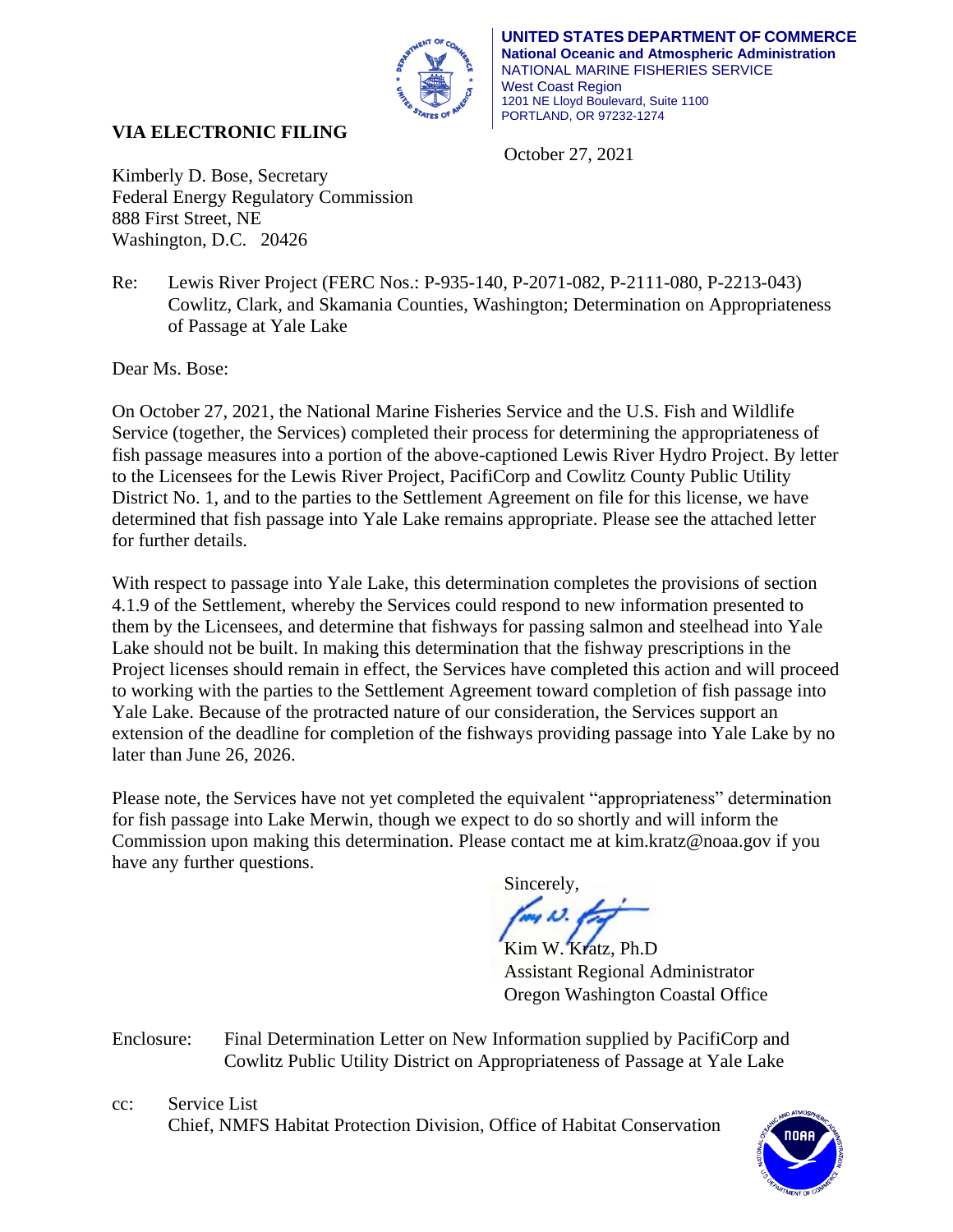

United States Department of the Interior **United States Fish and Wildlife Service** United States Department of Commerce **National Marine Fisheries Service**



National Marine Fisheries Service 1201 NE Lloyd Blvd., Suite 1100 Portland, Oregon 97232

U.S. Fish and Wildlife Service 911 NE 11<sup>th</sup> Ave Portland, Oregon 97232

October 27, 2021

Mr. Mark Sturtevant Managing Director, Renewable Resources PacifiCorp 825 NE Multnomah Street, Suite 1800 Portland, Oregon 97232

Mr. Gary Huhta General Manager Public Utility District No. 1 of Cowlitz County 961  $12^{th}$  Avenue Longview, Washington 98632

Dear Mr. Sturtevant and Mr. Huhta:

## Subject: Final Determination on New Information supplied by PacifiCorp and Cowlitz Public Utility District on Appropriateness of Passage at Yale Lake (FERC No. P-2071)

Pursuant to section 4.1.9 of the Settlement Agreement for the Lewis River Hydroelectric Project, the project licensees are required to construct passage facilities to pass fish into the reservoirs behind Yale and Merwin Dams unless new information is presented to the National Marine Fisheries Service (NMFS) and U.S. Fish and Wildlife Service (USFWS) (collectively, the Services) which leads the Services to determine that one or more fish passage facilities should not be constructed. This provision was incorporated into the license issued for the Project by the Federal Energy Regulatory Commission (Commission). On June 24, 2016, PacifiCorp and Public Utility District No. 1 of Cowlitz County (Cowlitz PUD), hereafter the "Licensees," presented new information to the Services which they stated warranted reconsideration of fish passage.

By this letter, the Services are informing the Licensees and the Commission that the information supplied, along with additional information previously available to the Services, does not support a determination that fish passage into Yale Lake is inappropriate. The Services are continuing to engage in further evaluation and discussion with the parties to inform our consideration of whether passage into Lake Merwin has been shown to be inappropriate. We hope to conclude our evaluation of appropriateness of passage into Lake Merwin shortly, and will inform the Settlement Parties and the Commission as soon as possible.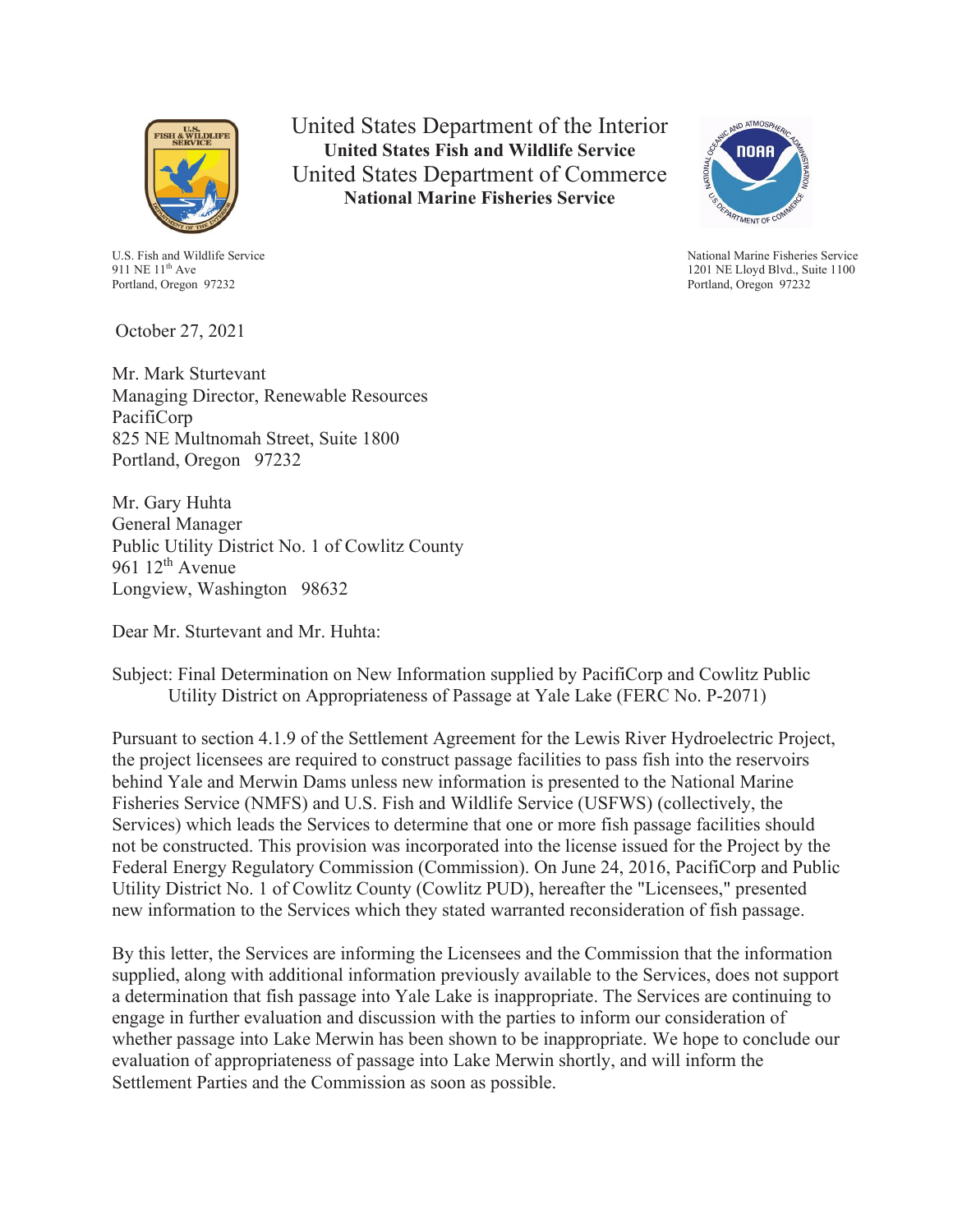#### Background

On November 30, 2004, the Services, the Licensees, and numerous other parties signed a Settlement Agreement for licensing of the project which reflected the parties' interest in terms for licensing and operation of the project such as fish passage, wildlife, recreation, flood control, cultural and economic resource development, and other matters. In light of the broad range of measures included in the Agreement, the parties supported the Licensees' request for a 50-year license term, pursuant to section 1.4.

Among those measures is section 4.1.9 of the Settlement Agreement, which describes how the Services may decide, prior to construction of fish passage facilities for salmonids to access Lake Merwin or Yale Lake, that the construction of such facilities is no longer appropriate based on new information received by the Services. Under this and related provisions of the Settlement Agreement, if the Services determined that passage into one or both reservoirs was inappropriate, the Licensees would conduct habitat restoration activities in lieu of fish passage to benefit salmonids.

On February 4, 2005, NMFS submitted its preliminary fishway prescriptions, along with other terms and conditions, recommendations, and comments. These prescriptions were finalized in February 2006, a biological opinion was prepared based on the prescriptions in August 2007, and the prescriptions were incorporated into the current Project licenses upon issuance by the Commission on June 26, 2008. The license contains the requirement to construct fish passage into Lake Merwin and Yale Lake, and the Commission adopted the Settlement Agreement such that the project licenses also recognize the potential for a change to requirements under section 4.1.9.

As previously mentioned, the Licensees submitted to the Services what they consider to be new information on June 24, 2016. This information was reviewed by parties included in the Aquatics Coordinating Committee pursuant to the Settlement Agreement. There was not general agreement as to whether the submission constituted "new information" and there was broad disagreement among the parties that the information rendered fish passage at Merwin or Yale "inappropriate." However, pursuant to the Settlement Agreement, this determination was left to the Services to make.

On April 11 and 12, 2019, the Services contacted the Licensees to advise them that they had made a preliminary determination that fish passage into Lake Merwin was no longer appropriate, and that they would prefer to extend the deadline for constructing passage into Yale Lake in order to review the results of habitat restoration activities conducted in lieu of passage into Lake Merwin before making a determination on passage at Yale Lake. In those letters, the Services cautioned that the determinations were "preliminary in nature." Because the preliminary determinations included elements beyond those set forth in section 4.1.9 of the Settlement Agreement as incorporated into the Project licenses, those preliminary determinations could not be finalized without amending the existing fishway prescriptions. Following the filing of preliminary amended prescriptions with the Commission on December 1 and 2, 2020, the Services engaged in further discussions with parties under the trial-type hearing process in the Services' regulations, and continued analyzing effects of the preliminary determination pursuant to section 7 of the Endangered Species Act (ESA). On July 26, 2021, the Services contacted the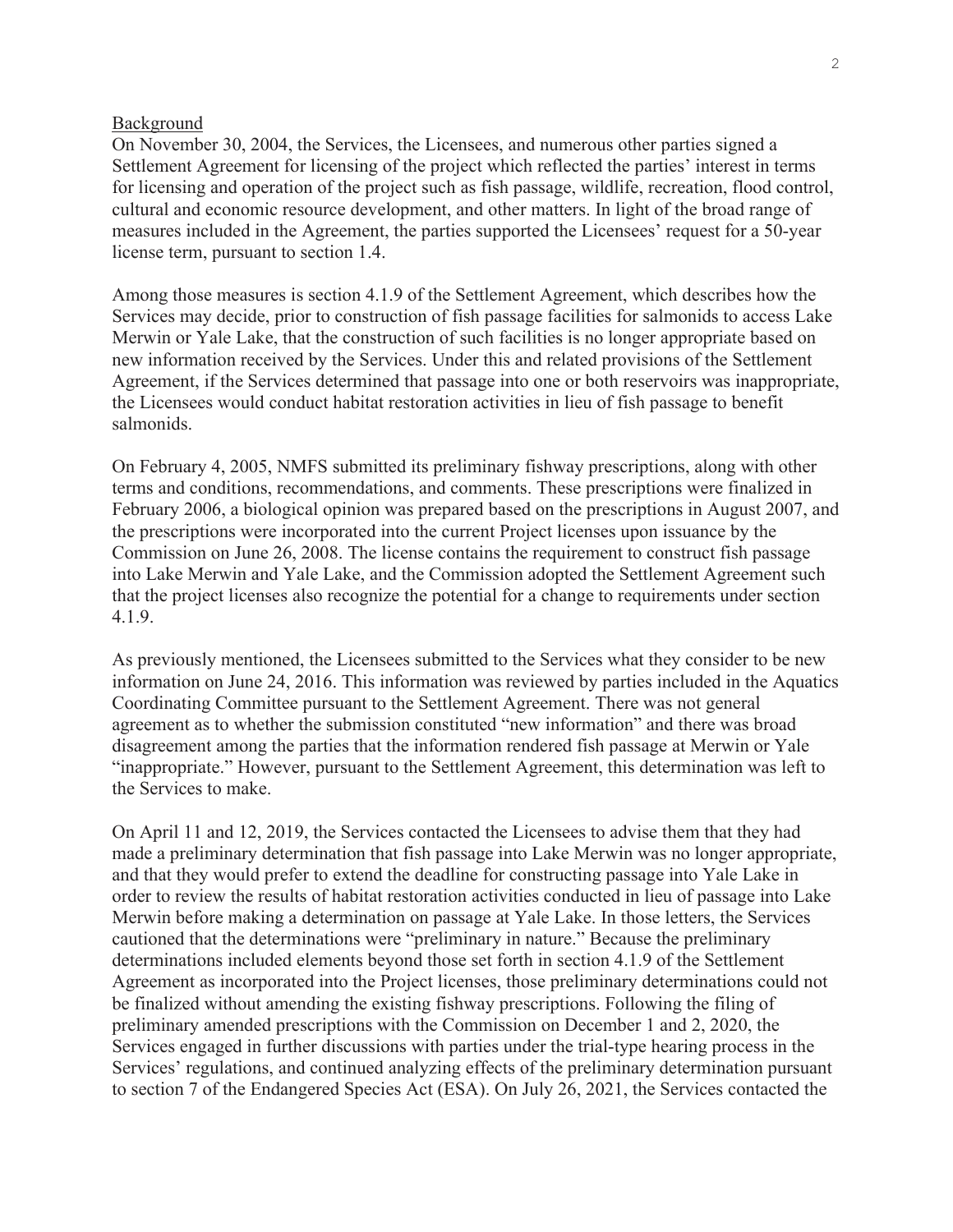settlement parties to inform them that as a result of this further consideration, it could no longer support moving forward with the preliminary determinations, and through a letter to the Commission dated July 27, 2021, the Services withdrew their preliminary amended fishway prescriptions.

In these communications, the Services pledged to complete their deliberations with respect to any new information regarding the fishway prescriptions for Yale Lake, in order to clarify the Licensees' responsibilities with respect to constructing fish passage under the 2008 licenses. As discussed in detail below, our conclusion is that fish passage at Yale Lake (downstream passage at Yale Dam and upstream passage at the Swift Projects as described in the license) remains appropriate and the Services have now completed any potential consideration pursuant to section 4.1.9 of the Settlement with regards to Yale Lake. The Services will follow in a subsequent letter with considerations to be included in the passage design.

#### Discussion

Section 4.1.9 of the Settlement Agreement provides that the Services will review new information relevant to anadromous fish introduction and may make a determination that based on the new information, passage for anadromous fish into Lake Merwin or Yale Lake is inappropriate. It is not clear on the face of the provision what "inappropriate" means, but the Services view it as in line with the standard in section 18 of the Federal Power Act which authorizes the Services to exercise their discretion to prescribe fishways "as appropriate" 16 U.S.C. § 811. The Services previously determined that fish passage into Lake Merwin and Yale Lake was "appropriate" at the time they issued fishway prescriptions to be included in the 2008 Project licenses. Under section 4.1.9 of the Settlement Agreement, the Services would look to see if new information or circumstances has subsequently rendered passage "inappropriate." Regarding passage into Yale Lake, the Services' review of the new information supplied by the Licensees supports a finding that fish passage as required by the project licenses has not been rendered "inappropriate." The case for constructing passage for salmonids into Yale Lake from 2006 is not altered by the new information. It is in fact strengthened as we consider emerging science since 2006 regarding climate change impacts and the continued decline of anadromous fish species listed as threatened under the ESA, which further weigh in favor of fish passage.

#### Original Prescriptions and 2007 Biological Opinion

In the 2006 fishway prescriptions, the Services noted that passage was blocked in 1929, when construction of Merwin Dam began, dramatically reducing fish access to habitat by steelhead, coho, spring and fall Chinook salmon, chum, and sturgeon, and resulting in mainstem habitat impacts downstream of Merwin Dam as well. They identified the primary factory for decline in Lewis River fish populations as the blockage of passage. The prescriptions describe the reintroduction goals, along with the sequence of reintroduction measures, passage construction, monitoring, and adjustments to meet the reintroduction goals to fully utilize available habitat, and production capability. Of these, we highlight and summarize the salient elements for this discussion:

Article 1: Prescription for Anadromous Fish Reintroduction Outcome Goals. Regarding the stocks of Chinook salmon, steelhead, and coho that are being transported under the Settlement Agreement, the Licensee must implement the relevant PM&E measures that are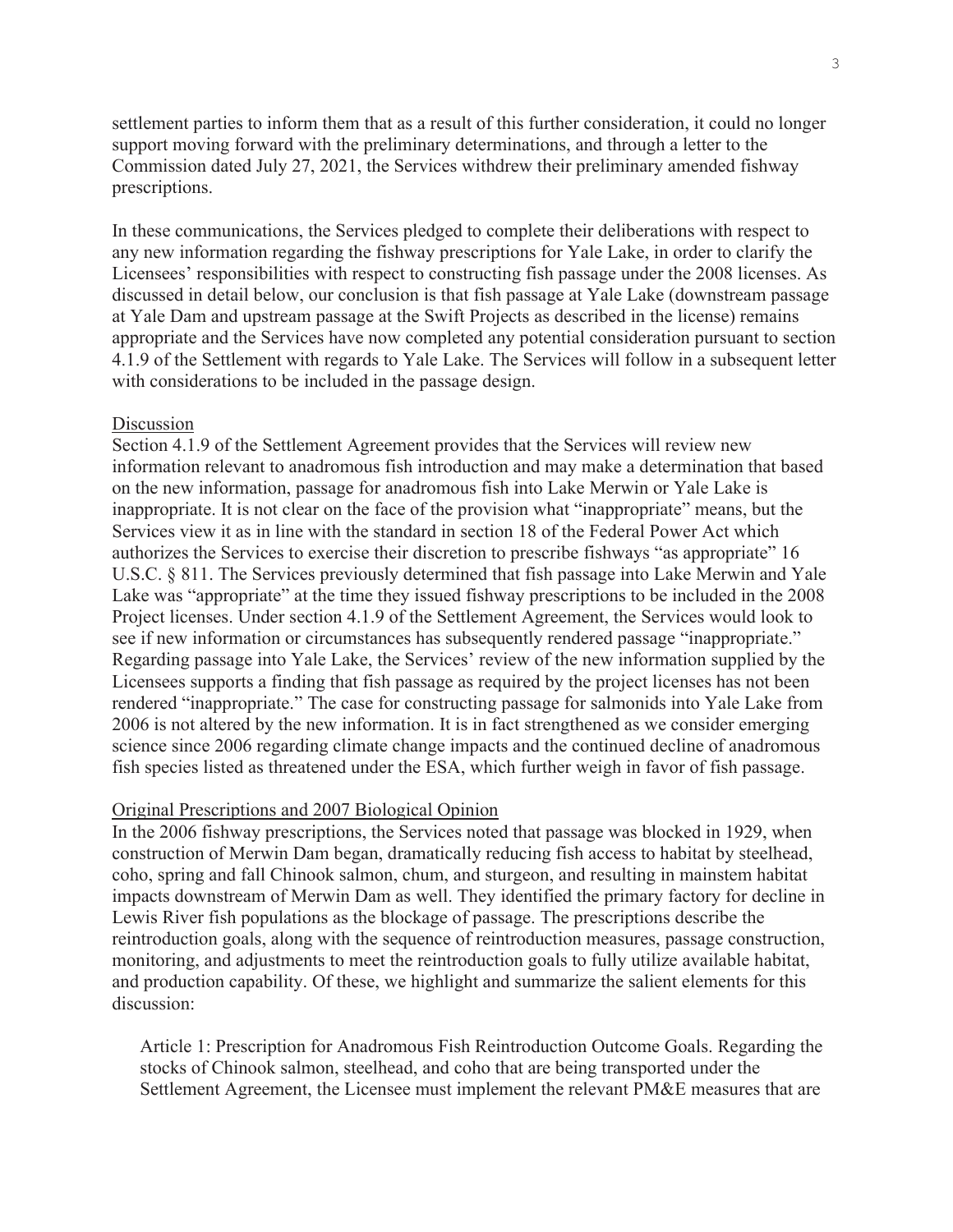the Licensee's obligation in the Settlement Agreement, and the Licensee, together with the licensees for the Yale, Swift No. 1, and Swift No. 2 projects, must implement the relevant PM&E measures that are shared obligations of the Licensee in the Settlement Agreement to achieve the Reintroduction Outcome Goal as described in the Settlement Agreement. The "Reintroduction Outcome Goal" is to achieve genetically viable, self-sustaining, naturally reproducing, harvestable populations above Merwin Dam greater than minimum viable populations.

Article 3: Prescription for Permits and Time for Construction. Upon approval of passage facility designs by the Commission, the Licensee must diligently and expeditiously acquire all required Permits. The time by which each passage facility must be placed in operation is set forth in the Settlement Agreement.

Article 4: Prescription for Performance Standards for Fish Passage. The Licensee must provide for the safe, timely, and effective passage of salmonids being transported past the Project as described in the Settlement Agreement.

Article 5: Prescription for Species to be Transported. For purposes of all fish passage provisions contained herein, the Licensee must only provide for the transport of spring Chinook, winter steelhead, coho, bull trout, and sea-run cutthroat. Notwithstanding the preceding sentence, the Licensee, after Consultation with the  $ACC<sup>1</sup>$  (including at least the Services), and if directed by the Services, must also provide for the transport of fall Chinook or summer steelhead that enter the passage facilities.

These provisions were incorporated into the proposed action reviewed in the Services' 2006 and 2007 biological opinions.

Those biological reviews of that proposed action found that construction of passage and reintroduction of species in a phased approach would not jeopardize survival or recovery of the affected species listed as threatened under the ESA, nor adversely modify their designated critical habitat. In the NMFS biological opinion, NMFS further concluded that the proposed measures would benefit salmon and steelhead by "allowing these species to access more habitat, and to increase adult productivity, within-population diversity, and spatial structure (elements of population viability). Spatial structure (distribution throughout the area) is important because it aids a population's ability to withstand localized environmental perturbations. Also, the wider geographic distribution of reintroduced anadromous fish will provide the opportunity for genetic diversity and fitness to improve these populations." The opinion observed that up to 27.3 potentially accessible miles of tributary habitat was available above Yale Dam.

USFWS determined that bull trout would not be jeopardized by the reintroduction of coho, steelhead, or Chinook salmon. In the USFWS 2006 biological opinion, USFWS further concluded that bull trout, Chinook and coho salmon and steelhead have co-existed and evolved sympatrically in the Lewis River and throughout most of the bull trout range. As described in the USFWS's biological opinion, the reintroduction of salmon and steelhead will increase fish production and the available prey base for adult and sub-adult bull trout in the Lewis River basin.

<sup>&</sup>lt;sup>1</sup> Aquatic Coordination Committee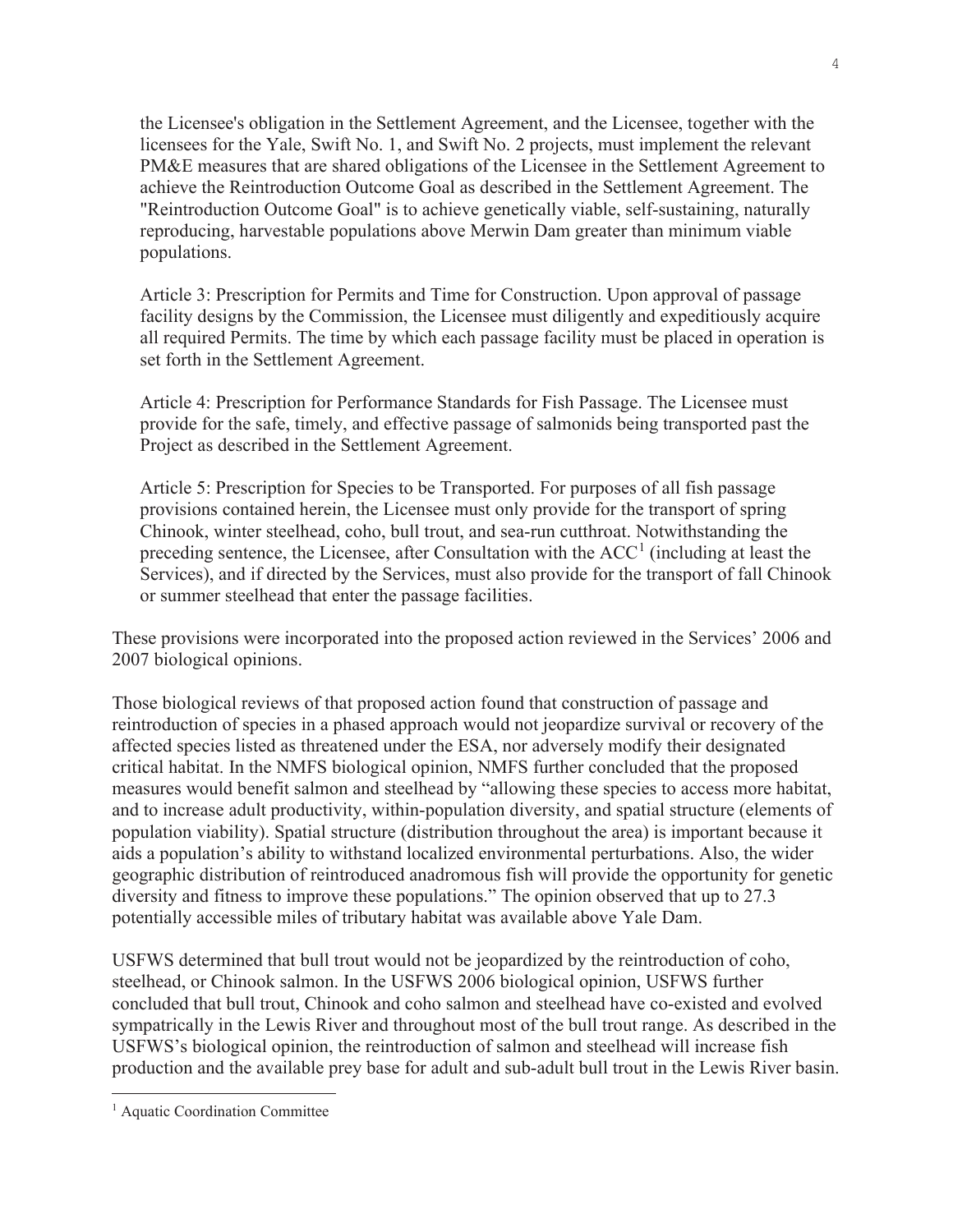The reintroduction effort will also indirectly increase the bull trout prey base by restoring marine-derived nutrients (MDNs) into the ecosystem. The USFWS carefully considered whether reintroduction would also create some level of interspecific competition between juvenile salmon, steelhead, and bull trout for food and space; competition for spawning sites; or the potential for juvenile bull trout predation by salmon and steelhead. The USFWS does not anticipate that interspecific competition or predation would result in a decline in the local populations of bull trout. Overall, the anadromous fish reintroduction program will likely be beneficial by providing MDNs and increasing the forage base for bull trout. As described in the license, monitoring will be implemented to determine impacts on bull trout, if any, from the anadromous salmon reintroduction program.

NMFS' Interim Regional Recovery Plan (LCFRB and NMFS 2006) for salmonids described creating access to this habitat as "one of the most substantial salmon recovery measures that can be implemented in the Lower Columbia region. This is especially true since Lewis River spring Chinook salmon and steelhead are considered core populations." While passage to Swift Reservoir has partly achieved reintroduction goals it has not completed them.

#### New Information Presented and 2019 Preliminary Determinations

The new information presented by the Licensees addressed the suitability of passage for salmon and steelhead between the dams. It included eight studies on the habitat values within Yale Lake and Lake Merwin and their tributaries, including prey availability for introduced salmonids, and the levels of piscivory which could occur on introduced salmonids. This was accompanied by a proposal for carrying out multiple habitat restoration projects upstream of Swift Reservoir, in which \$20 million<sup>2</sup> would be spent on improving juvenile rearing habitat in stream reaches identified using Environmental Diagnostic Treatment (EDT) modeling, and which the model predicted would provide gains in fish abundance comparable to that which would be achieved with passage. While the existence of an alternative plan does not factor into any finding of appropriateness, the Services understand that the In-Lieu Fund included in the settlement agreement would be activated in the event of an "inappropriateness" determination, and reviewed the new information accordingly. In doing so, the Services found flaws in the EDT model inputs, and working together with the Licensees' staff and EDT modelers, revised the inputs, which produced more modest projections in achievable abundance<sup>3</sup> for the three salmonid species from the in-lieu restoration.

Biological Evaluation of the Proposed Changes in Passage and Reliance on Habitat Restoration In the Services' biological review, we considered the effects of multiple elements associated with the new proposed action to forego passage at Lake Merwin and delay the passage determination at Yale Lake for 10 years. Within this review was the suitability of the habitat in Yale Reservoir and its tributaries, which now informs our determination on the appropriateness of passage. Habitat Suitability: The Services reviewed the 2016 new information (Al-Chokhachy et al. 2015) and the subsequent U.S. Geological Survey (USGS) report supplied by the Licensees, (Al-

<sup>&</sup>lt;sup>2</sup> The In Lieu Fund provisions of the Settlement Agreement call for the Licensees to provide \$20 million for habitat in each event that passage is found "inappropriate," for a potential total contribution of \$40 million if both Yale and Merwin passage were not constructed.

<sup>&</sup>lt;sup>3</sup> Upon review of EDT analyses submitted by PacifiCorp in the New Information report, NMFS found discrepancies with respect to stream miles, spawning locations and juvenile survival parameters inputted into the analysis. NMFS and PacifiCorp, fixed these errors, and reran the EDT analysis. (NMFS Preliminary Decision Letter, April 11, 2019).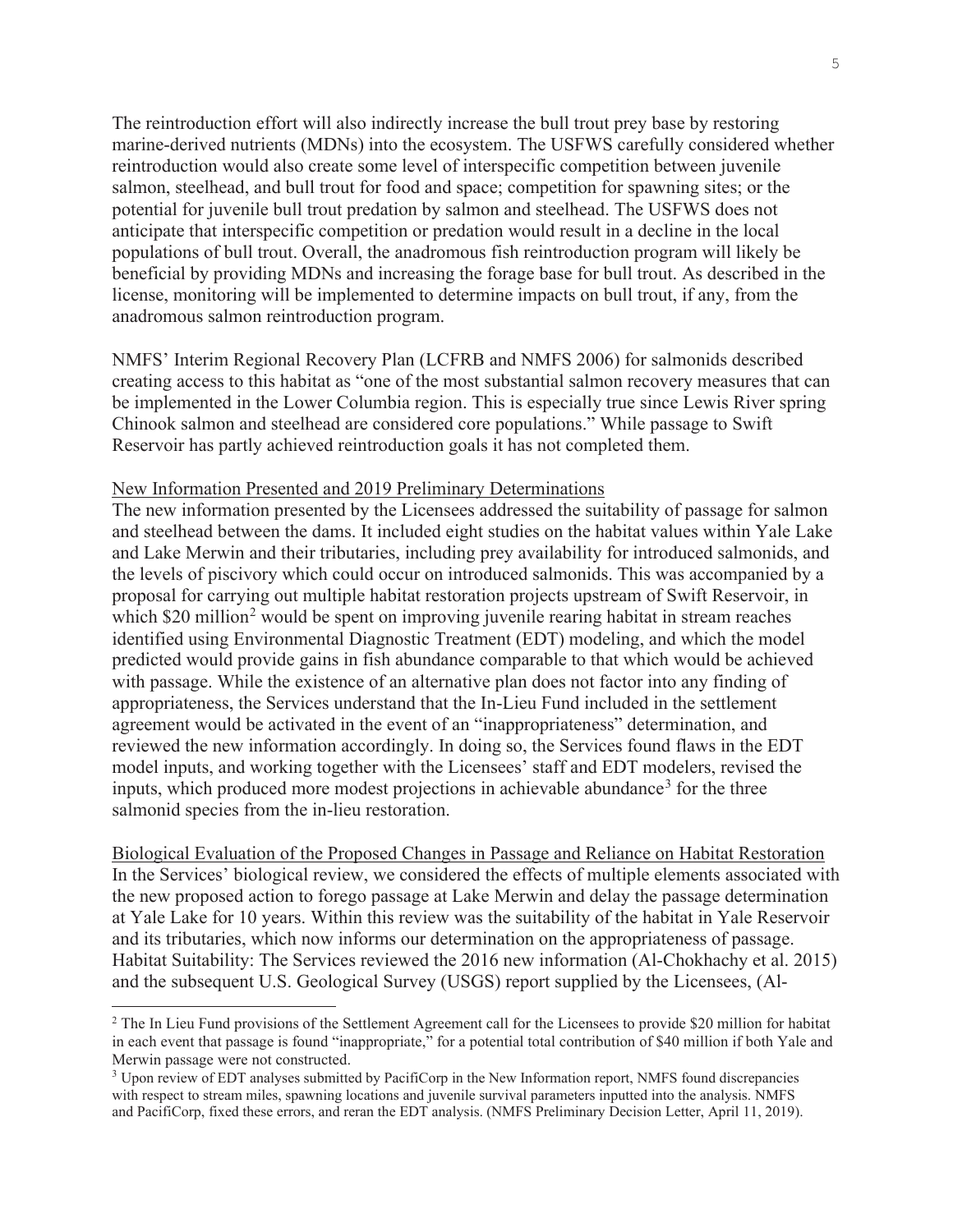Chokhachy et al. 2018). These studies examined several potential conditions which would limit the suitability of habitat in Lake Merwin and Yale Lake for salmonid recolonization, ultimately concluding that none of the factors would pose a barrier to successfully restoring salmonid access.

Tributary Habitat: Within the 2016 new information, Al-Chokhachy et al. evaluated temperature, dissolved oxygen, sediment, and riparian conditions. They found little evidence of fine sediment in tributaries to either reservoir, interpreting this as not limiting, and when the data was taken together, "these data suggest habitat conditions, aside from some thermal constraints during the summer months and riparian degradation in some tributaries, do not appear to be limiting salmonid populations." The USGS study identified the quantity and quality of tributary habitat and found that greater than 18 miles of tributary habitat are available for recolonization in Yale Reservoir before the first impassible barrier. The tributary habitat is considered good, and consistent with the 2016 information, "empirical habitat data suggest little evidence that habitat quality will limit salmon and steelhead introductions. Overall, stream temperatures vary extensively within the upper Lewis River Basin, but do not appear to be a limiting factor in the near term for anadromous species." While some locations have summer temperature concerns, tributaries to Yale Lake are "generally robust with relatively high wood debris densities" (Al-Chokhachy 2018). Overall, we consider the Yale tributaries to provide very good habitat, supportive of salmonid viability.

Reservoir Habitat: Juvenile salmon are known to rear in, as well as migrate through, reservoir habitats. The 2016 new information found conflicting data about residence time and migration within the reservoirs (which relied primarily on data from Swift Lake), and attributed these conflicts to poor collector performance. That report indicated that prey availability was moderately dense throughout the growing season and that epilimnetic access to zooplankton was only somewhat limited in Yale Lake in late July to September. The 2018 USGS report provided similar reservoir information. Sorel et al. (2016) found that habitat conditions within Yale Lake were suitable for juvenile rearing due to the following reasons: Yale Lake was found to have excess capacity of planktonic prey items to support both resident fish species and reintroduced salmonids during their reservoir occupancy. 2) Prey abundance is very high in spring, waning from July to October. We believe that both rearing and migrating juveniles would have adequate prey availability in Yale Lake.

### Viability Benefits of Passage

Providing passages automatically addresses viability concerns observed by Northwest Fisheries Science Center (2021), that the dams' obstruction of habitat access is the largest limiting factor in achieving population spatial structure for Lower Columbia River (LCR) coho, LCR Chinook salmon, and LCR steelhead. Reintroduction to blocked historical habitat is well documented to result in quickly colonized areas with prompt spawning and productivity gains. Meanwhile, perceived gains with instream habitat restoration may be attributable to abundance being associated with attraction rather than actual productivity gains, and gains appear to peak after about 2 years and wane subsequently. Gains in juvenile survival associated with the instream restoration work above Swift, if realized, may be undermined by the poor performance of the collectors, and further, are less likely to provide an array of habitats that insulate juvenile fish from climate change or other habitat perturbations. For these reasons, we consider reintroduction